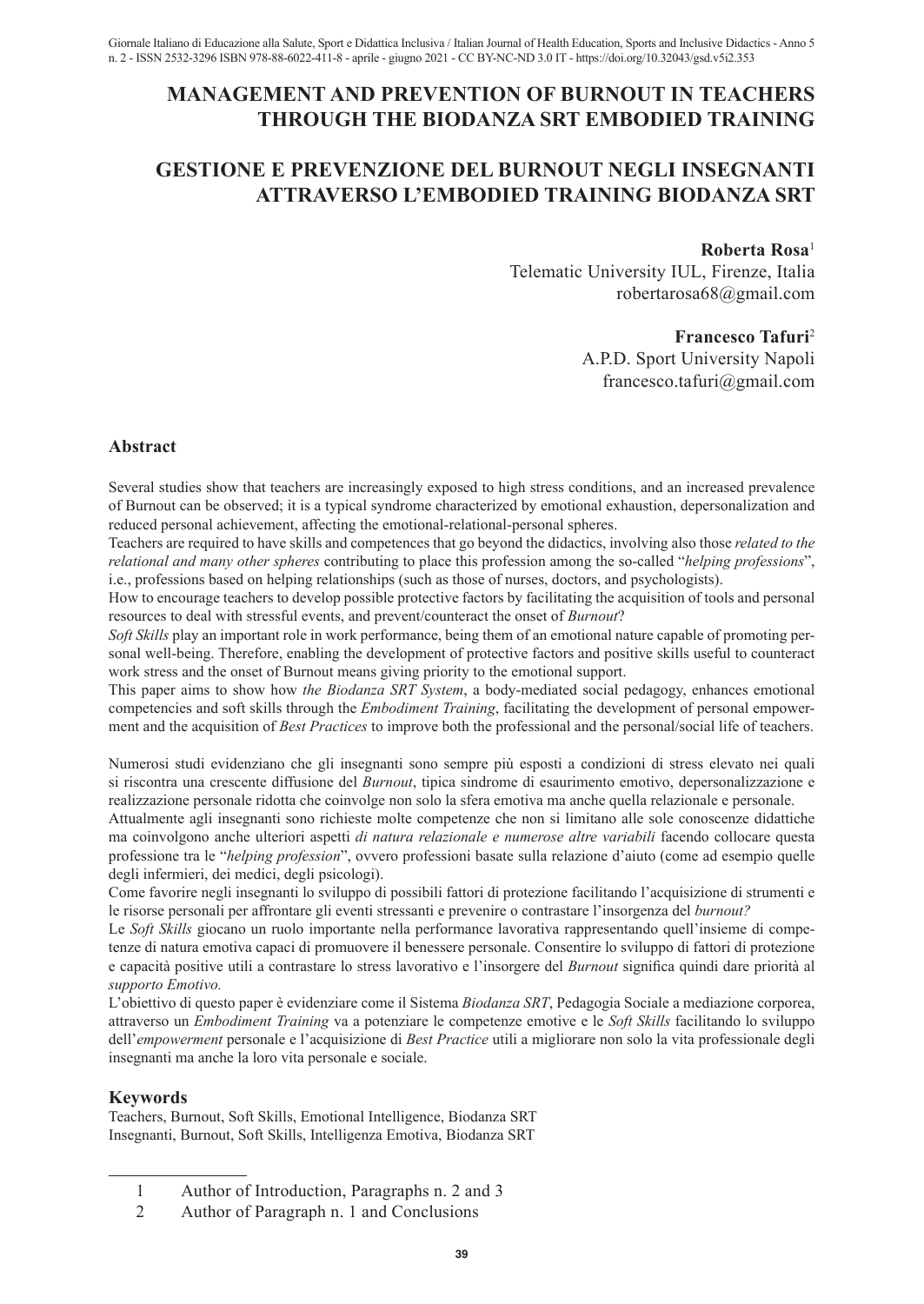## **Introduction**

Following the European Council's *Europe 2020 education policy guidelines*, each State is required to focus on improving the quality and effectiveness of education and training, in order to "*ensure high quality teaching, provide adequate initial education for teachers and continuous professional development for teachers and trainers, and make teaching an attractive career choice*".

Continued and rapid legislative changes to which teaching staff must adhere have not only made teaching a non-attractive career choice, but have also favored the depersonalization of the educational function, requiring teachers to perform tasks that go beyond the mere educational relationship and to deal with a demanding school organization, purely oriented to efficiency.

Currently, teachers are constantly confronted with a myriad of sources of stress related not only to the educational relationship (learning difficulties of their students and their aggressive behavior, large classes, students with a wide range of Special Educational Needs) but also to problems caused by the relationship and conflict with their colleagues and students' parents, lack of social support and autonomy, poor correspondence with expectations, limited career opportunities, precariousness, poor social recognition of this profession, continuous school reforms, workload, low salary and continuous demand for professional updating that often does not meet their needs, resulting in falling self-esteem, feeling of helplessness and failure.

The ambiguity and the multiplicity of roles that the teacher is forced to manage (often incompatible with each other), in addition to didactics and the teaching activity (preparation of lessons, correction of homework, meetings, encounters with parents, extracurricular activities and projects, interaction with students), involve a high workload and an investment on an emotional and psychological level that is not limited to class hours, and can then trigger stress or lead into the Burnout spiral.

Recent studies confirm the stress to which the category of teachers is subjected by tracing the origin of various factors:

- the peculiarity of the profession (relationship with students and parents, large classes, unsatisfactory remuneration, lack of resources, precariousness, conflicts between colleagues, constant need for updating);
- the transformation of society towards a multi-ethnic and multicultural reality as an effect of globalization (increased number of non-EU students);
- the continuous evolution of the perception of social values (introduction of new policies in favor of disability and consequent inclusion of disabled students in the classes; families delegating schools to the education of their children due to cases of parents-workers or single-parent families; parents-children alliance to the detriment of the parents-teachers axis);
- scientific evolution (emergence of the computer age and new electronic communication technologies);
- the continuous succession of reforms (school autonomy, teamwork, raising of compulsory schooling age, early entry into the world of education);
- low social esteem by public opinion (Lodolo D'Oria, Pecori Giraldi, Della Torre, Iossa Fasano, Vizzi, Fontani, Vitello, Cantoni, Pascale, Frigoli, 2004).

Burnout syndrome in teachers has been recognized as resulting from four main elements:

- emotional exhaustion and fatigue;
- detached and apathetic attitude towards students, colleagues and in interpersonal relationships (depersonalization and cynical attitude);
- Feeling of frustration due to the lack of realization of their expectations (lack of personal accomplishment);
- Reduced self-control (Lodolo D'Oria, Pecori Giraldi, Della Torre, Iossa Fasano, Vizzi, Fontani, Vitello, Cantoni, Pascale, Frigoli, 2004).

Among the causes that contribute to the genesis of the syndrome we can find the emotional involvement with students and excessive workload (Cherniss, 1983; Farber, 1983).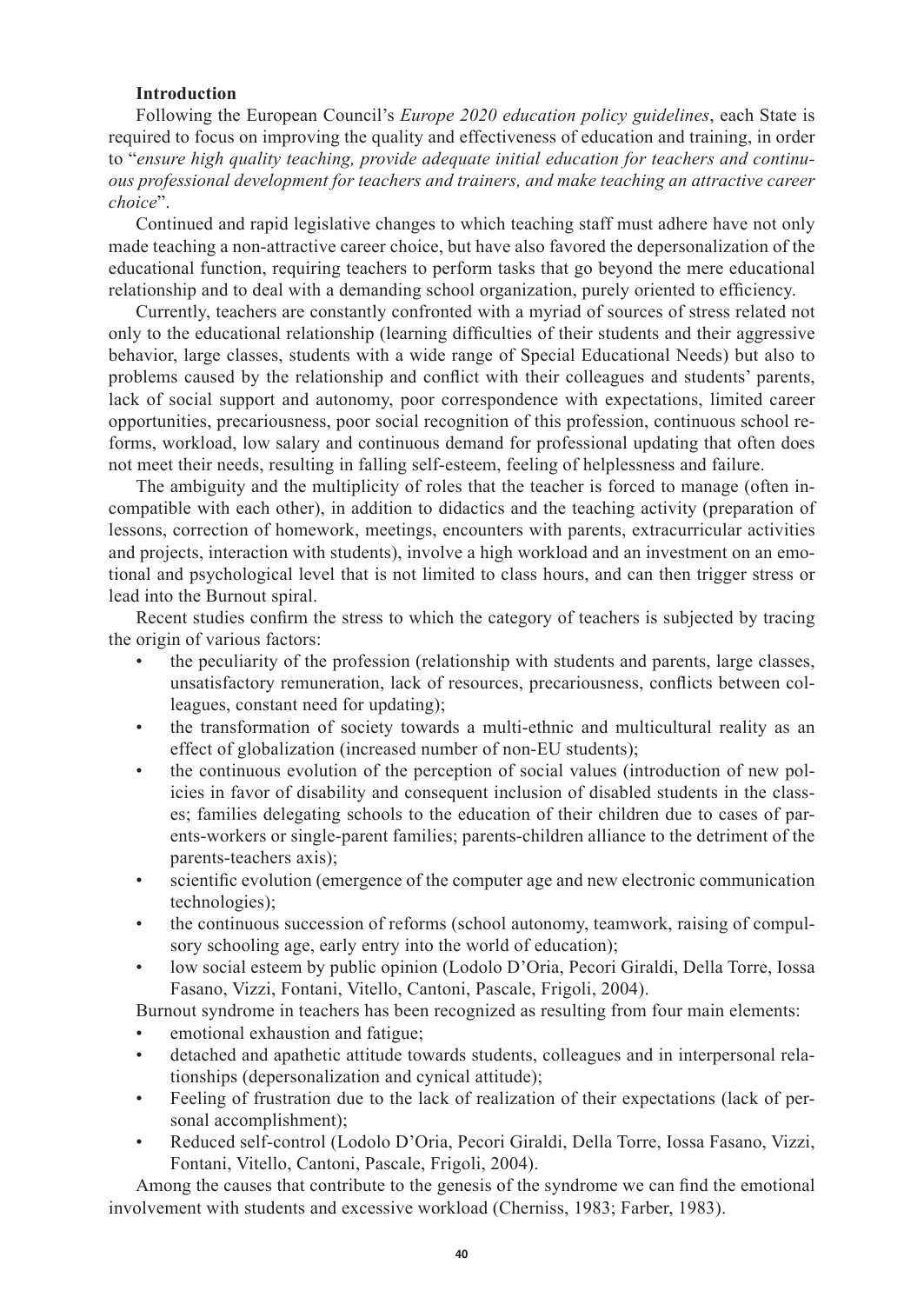This scenario leads to a teacher profile exposed to high risk of stress, dissatisfaction, work demotivation and *Burnout*. As a matter of fact, scientific data show that, among Italian teachers, the increase in emotional exhaustion and *Burnout* level is directly proportional to the increase in working years, but is also related to the lack of collaboration and adequate support by colleagues and managers, the work to be carried out in too many and difficult classes, complicated relationships with families, too much bureaucracy (Vianello, 2019), and the loss of social respect for the teachers' work.

The teaching profession is strongly exposed to Burnout Syndrome as it is considered a *Helping Profession*, just like that of professionals working in contact with suffering people (doctors, nurses, psychologists), which are subject to constant stress events and at risk of exhaustion. Moreover, this is the only profession in which professionals are with the same users (20 or 30 at the same time) for at least 4 hours a day, 5 days a week, for cycles that go up to 5 years. No other profession welcomes its users for so long.

The Burnout syndrome indicates a mismatch between what people are and what they have to do, and expresses a deterioration that affects people's values, dignity, spirit and will, in other words, a corrosion of the human soul (Maslach, 1982).

When the teachers are working in a situation where the demands are higher than what they can actually provide, they fall into a *form of defensive pathological adaptation*, characterized by a state of chronic exhaustion, lack of empathy, cynicism, physical and psycho-emotional detachment, disconnection from work, and diminished socialization. Burnout is an individual pathology that, involving the whole person, *damages* his/her psychophysical health, generating difficulties in working performance and effects on teaching, on the quality of the educational relationship and of the relational atmosphere within the classroom, on the didactic activity, and on the relationship between colleagues, managers and parents; in addition, it also affects the achievement of organizational goals that, in the long term, may be harmful for the organization in which he/she works.

In order to cope with Burnout syndrome, based on their personal empowerment level, teachers implement *coping strategies* in an attempt to react to a situation which, if not dealt with properly and in time, could degenerate into psycho-physical illness.

A classification of coping strategies was proposed in a study carried out in the United Kingdom, diversifying them into:

- direct actions, aimed at positively addressing the situation;
- diversionary actions, aimed at avoiding the event by assuming an apathetic, impersonal and detached attitude towards third parties;
- withdrawal actions or abandonment of the activity, in order to escape the stressful situation;
- palliative actions, focused on the use of substances such as coffee, smoking, alcohol, drugs (Cooper, 1993).

Some studies have found out that teachers with a hardy personality (having greater individual resilience) and "*a high level of self-efficacy, have a low level of Burnout, while teachers with high levels of Burnout live in a negative school climate*" (Vianello, 2019). The latter include those people who are strongly exposed to regressive or palliative coping strategies (negative adaptation reactions) such as drinking, smoking, and assumption of psychotropic drugs, resulting from behaviors that deny, minimize, hide or avoid stressful events.

Recent studies, besides investigating the *Burnout* levels of teachers and their respective risk factors, have also highlighted their well-being levels by analyzing the *protection factors*, i.e., all those personal resources useful to face problems compromising personal well-being and career path (anxiety, irritability and lowered self-esteem), and to guarantee better psychophysical-affective, relational and social conditions (Albanese, Fiorilli, Gabola, Zorzi, 2008)

Starting from this bio-psycho-social vision, the focus moves to the promotion of well-being by privileging the interest on protective factors useful to develop the potential of the subjects, rather than focusing on discomfort, deficiencies and pathologies of the human being.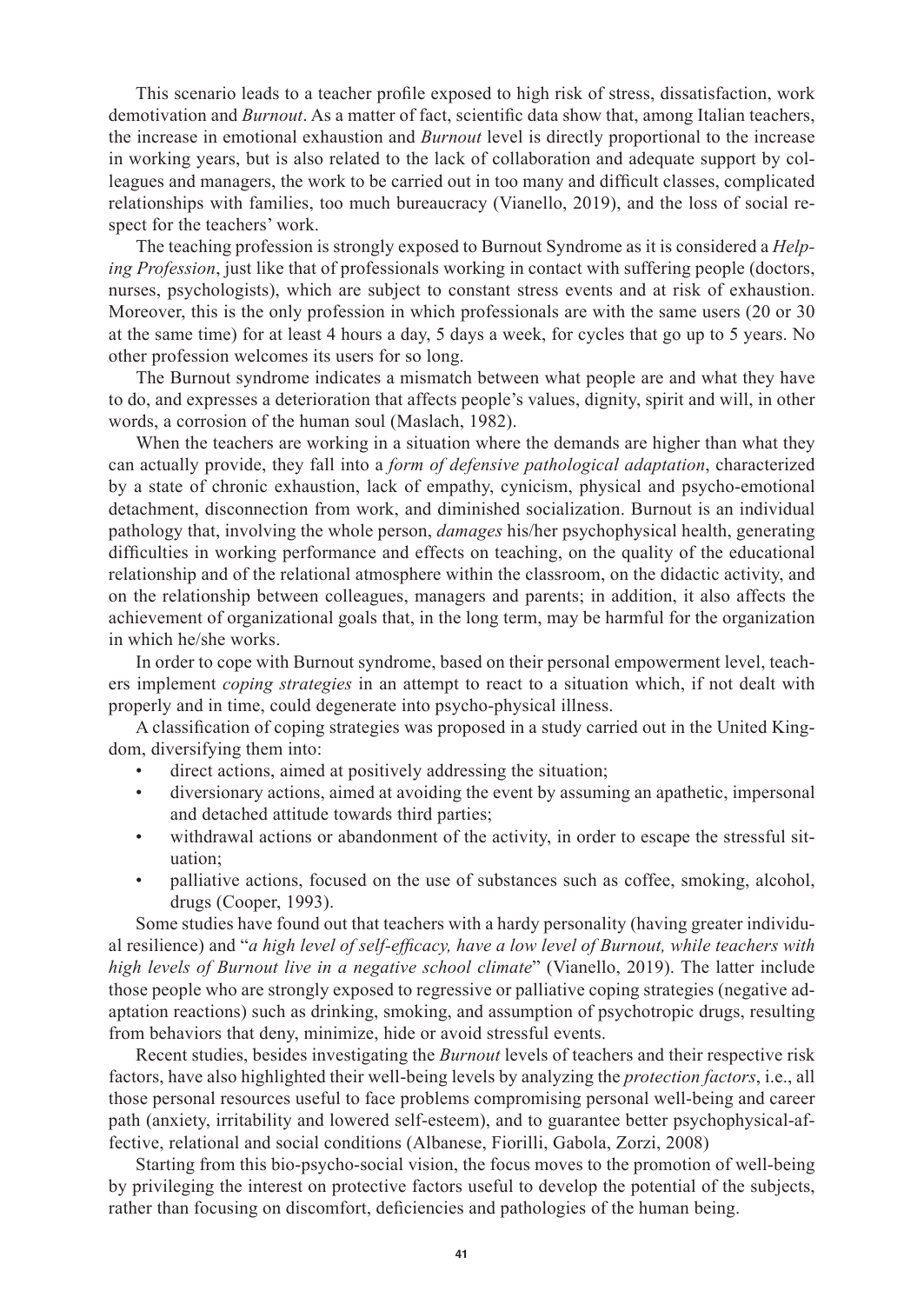Adopting a positive perspective in the school life of teachers also means referring to those cross skills useful for a positive evaluation of their existence.

Knowing how to understand, use and manage one's own and other people's emotions proves to be fundamental not only when dealing with stress or commitment caused by work, but also and above all in the daily confrontation with students and their parents, colleagues and school manager.

In the majority of teachers who are not sufficiently trained in these skills (emotional, cognitive, social) and in communication and relational strategies, it is easy to trigger the inability to adapt to rapid and continuous changes in methods and didactics, to excessive emotional involvement in the management of one's work and relationships, to the monotony of work and, no less important, to a sort of identity crisis.

It is essential to carry out processes of humanization and re-humanization by promoting well-being among teachers, in order to favor not only an adequate organizational climate, but also the ability of all the school staff to implement effective and ecological forms and interventions, facilitating collaborative work in the face of competition or lack of interest among teachers.

Health is understood as the progressive integration of biological, psychological and social aspects into the personal growth, which generate the condition of existential well-being.

Through appropriate training, it is necessary to strengthen teachers' personal strategies (*coping, resilience, empowerment*) by developing emotional and soft skills to prevent and counteract psychosomatic illnesses, work-related stress and burnout syndrome, and to promote the re-appropriation of the meanings related to their profession and the well-being resulting from their feeling good in the world.

It becomes essential to structure interventions within school and educational contexts aimed at increasing personal resources that develop in people the ability to recognize those protection factors useful to make people protagonists of their own health and well-being management.

#### *1. Burnout:* **Theoretical Framework**

Burnout is defined as a psychological syndrome resulting from a condition of prolonged and intense work stress, which determines a psychophysical and emotional exhaustion characterized by three main dimensions: emotional exhaustion, depersonalization and reduced personal accomplishment, (Maslach, 1982) followed by de-motivation, inner emptiness, disinterest and sense of ineffectiveness for the work activity with reduced productivity.

The term *Burnout* (meaning being burned out, exhausted) was used in sports to indicate the phenomenon in which an athlete, after years of success, becomes exhausted and can no longer give anything from the competitive point of view. Currently, it is also used in the workplace when work, although initially considered important, meaningful and exciting, becomes unpleasant, unfulfilling and meaningless over time.

Burnout syndrome is a condition of maladjustment that occurs especially in the helping professions, due to an intense emotional and motivational involvement from which a physical and psychological exhaustion is generated, in addition to a cold and depersonalized attitude in relationships with others and a feeling of inadequacy to the tasks to be performed, coupled with physical complaints, frustration, behavioral and relational problems.

The three-dimensional model on Burnout Syndrome, worked out by Maslach (1982), highlights its manifestation through three main factors:

- • *Emotional exhaustion and fatigue*, understood as a dysfunctional adaptive response to excessive demands due to the contact with people, in which the individual feels overwhelmed and fails to regain emotionality. This dimension is linked to psychophysical and emotional well-being more than the others, is characterized by emotional overload, inability to accept new emotions, lack of energy, frustration or tension.
- • *Depersonalization and cynical attitude*, characterized by a detached and lethargic attitude in interpersonal relationships, together with a cold indifference also towards the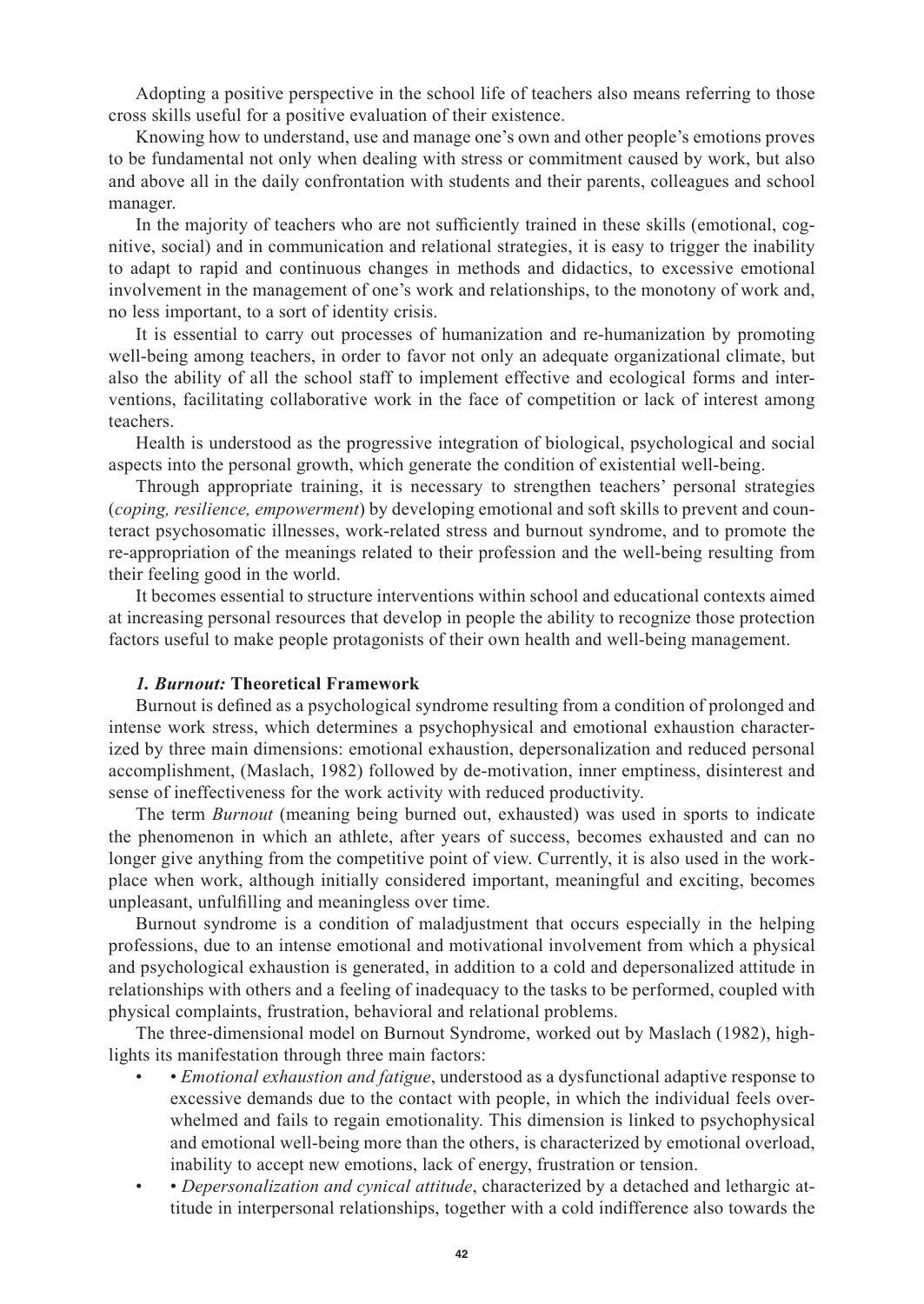work itself, as well as estrangement from the relationship with the other, and distance from personal involvement in relationships with others through a process of de-humanization, expressed by treating others as objects.

• • *Lack of personal accomplishment*, due to a feeling of frustration from which stems a decrease in motivation for success, a sense of inadequacy in which self-esteem diminishes. It is the feeling of effectiveness of one's work, competence and self-esteem, or even (depending on the positive or negative side) feelings of lack of confidence in one's own abilities and general inadequacy.

Subsequently, Folgheraiter (1994) introduced a fourth element described as reduced self-control, or the loss of that critical sense allowing the working experience to be given the right dimension. As a result, the profession ends up taking on a disproportionate importance, leading the individual to no longer be able to mentally release himself or herself by dealing with emotional, impulsive and violent reactions too.

Stress can be considered an essential ingredient of our daily life, both at home/within the family context and in the workplace. In addition, it also brings positive effects: being a stimulus to the action, it is above all the individual ability to adapt to it (reactivity) that enables the subdivision of episodes into *distress* (harmful stress) and *eustress* (positive stress).

One or more stress conditions, if particularly intense or prolonged in time, can lead to Burnout syndrome characterized by:

- particular moods (anxiety, irritability, tiredness, fatigue, asthenia, panic, agitation, guilt, negativism, reduced self-esteem, empathy, listening skills, and others),
- somatization (migraine, sweating, insomnia, organic disorders, and others)
- behavioral reactions (frequent absences or delays in the workplace, defensive closure to dialogue, emotional detachment from the interlocutor, reduced creativity, and adoption of stereotypical behavior).

While stress can be defined as a state of activation enabled by the organism when dealing with an unforeseen situation (whether positive or negative), *Burnout* is the result of a lack of stress management from which the growing psycho-physical emotional exhaustion originates, which, even when the stress reaches high levels (in which one *explodes*, or burns out) one hardly realizes to be affected by it.

### **2. Emotional Intelligence and** *Soft Skills***: from Burnout to Well-being**

If Burnout is a syndrome that involves both the emotional and the personal-relational spheres, the promotion of *Soft Skills* (WHO, 1993) and of *Emotional Intelligence* (Goleman, 1998) plays an important role in work performance. They represent a set of cognitive, emotional and relational skills that can promote personal well-being, as they enable the development of protective factors and positive abilities useful in counteracting work-related stress and the onset of Burnout.

*Soft Skills* (personal, social, and methodological skills) contribute to the perception of self-efficacy, self-esteem and self-confidence, and play a major role in promoting personal and occupational well-being. *Emotional intelligence* refers to a set of social and personal skills and to all those individual characteristics, personality traits, skills and competencies which are fundamental to emerge and succeed.

When we speak of skills in the workplace, we distinguish between *Hard Skills* – including knowledge and technical skills applicable to a given task - and *Soft Skills* - relational skills and personal characteristics of an individual applicable in the interpersonal relationships, more related to what we are rather than what we know, and representing a person's working style (the way he or she performs the assigned tasks and role).

The World Health Organization, in its *Skills for Life* (1993) policy document, defines Soft Skills as "*a dynamic combination of cognitive and meta-cognitive skills, interpersonal, intellectual and practical skills. Soft skills help people to adapt and behave positively so that they can deal effectively with the challenges of their professional and everyday life*".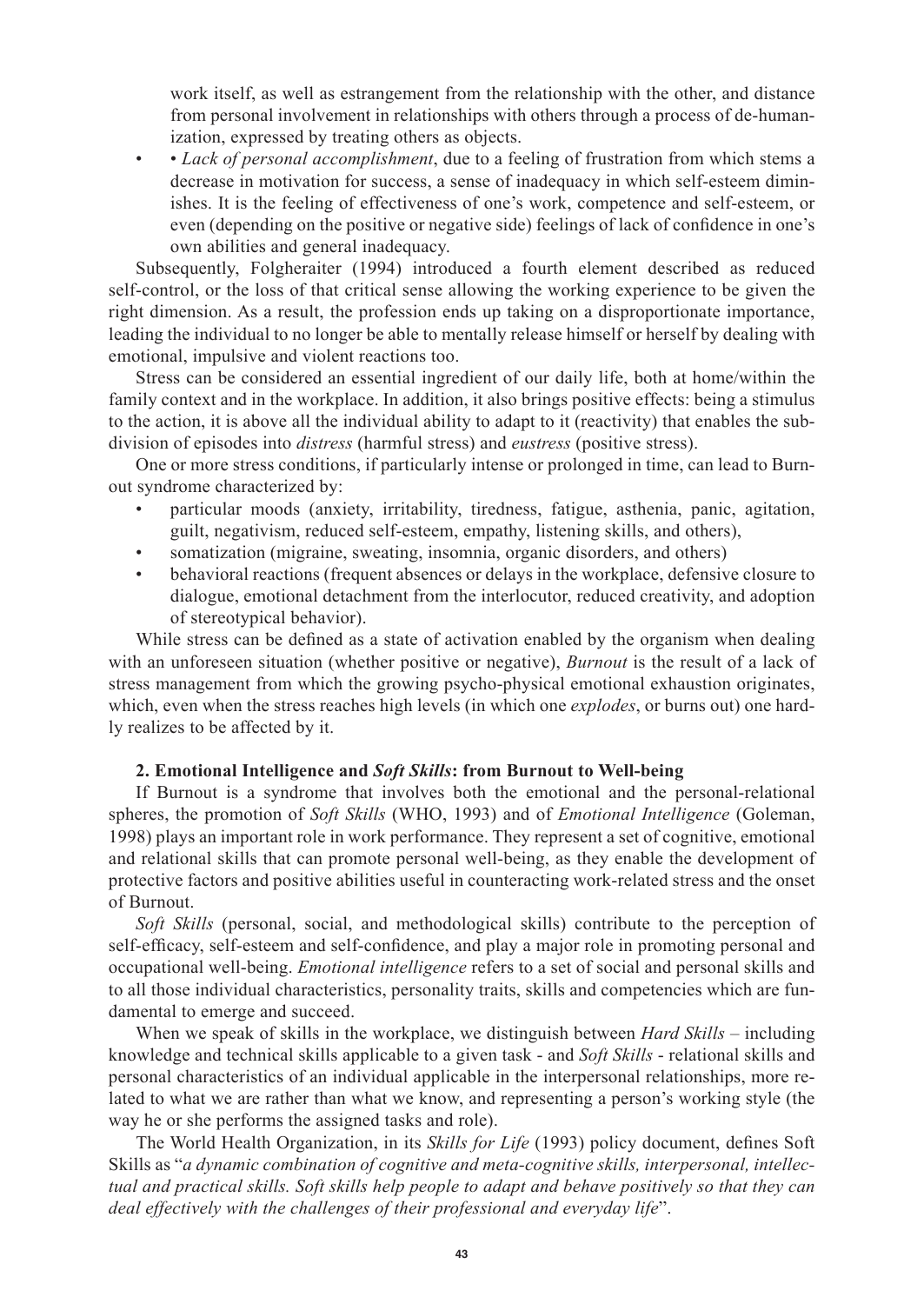In the workplace, developing *Soft Skills* means acquiring those skills that lead to positive and adaptive behavior and *enabling* the individual to "know what to do and how to do it" by effectively face the demands and challenges of everyday life and turning knowledge, attitudes and values into real skills.

*Soft Skills* contribute to perceiving self-efficacy, self-esteem and self-confidence, play an important role in promoting well-being, by increasing motivation to take care of oneself and others in order to prevent discomfort and health and behavioral problems.

Soft Skills can be divided into three categories: personal, social, and methodological skills. More in detail:

- 1. Personal Skills include all the skills that distinguish each individual: self-awareness, emotion management, self-control, optimism, resilience, motivation, flexibility/adaptability, self-reflection, self-confidence, and strong feeling of initiative.
- 2. Social skills indicate the ability to establish interpersonal relationships and to possess communication skills, empathy, effective communication, effective relationships, conflict management, teamwork and leadership spirit.
- 3. Methodological Skills are among the most immediate professional skills, and are expressed as specific skills: autonomy, problem solving, stress management, decision-making, critical thinking and creative thinking, result orientation, planning and organization

*Soft Skills* have the following features:

- At the level of personal effectiveness, they develop gifts such as creativity and balance, fundamental factors in the work environment and necessary for solving problems even in case of static task;
- In the relational sphere, they increase the ability to work in a team and cooperate to achieve goals. Among them, ethics and tolerance make it possible to manage stress caused by dysfunctional relationships, and to adopt behaviors appropriate to shared norms and values;
- They represent the ability to make decisions and negotiate, which improves through the development of flexibility, empathic listening and rational detachment.
- Those oriented towards personal accomplishment, on the other hand, mainly concern the evaluation ability, from which results the selection, correct management and valorization of information.

Starting from this vision, the new measure of excellence of the working world is no longer based only on what one is prepared for or experienced in, but "*focuses mainly on personal qualities such as initiative and empathy, the ability to adapt and to be persuasive*" and therefore on the ability to "*work with emotional intelligence*" (Goleman, 1998)

Emotional intelligence refers to a set of social and personal skills, and includes all those individual characteristics, personality features and skills/competences essential to emerge and succeed; as a matter of fact, Emotional Competence "*is a learned ability grounded in emotional intelligence, which results in an excellent professional performance*" (Goleman, 1998).

Goleman's *emotional competence structure model* (1998) summarizes two types of competences, i.e., those personal and social, to which 5 dimensions are related:

1) Personal competence:

1.1. Self-awareness (knowledge about one' s own emotions, preferences, resources and intuitions);

1.2. Self-regulation (ability to manage one's own emotions, impulses and resources);

1.3. Motivation (emotional trends that drive or facilitate the achievement of goals).

2) Social competence:

2.1. Empathy (awareness of the feelings, needs and interests of others);

2.2. Social awareness (ability to induce desirable responses in others)

*Soft Skills* are acquired throughout personal and work life experiences but can be acquired during a quality educational and training course: they cannot be learned from books.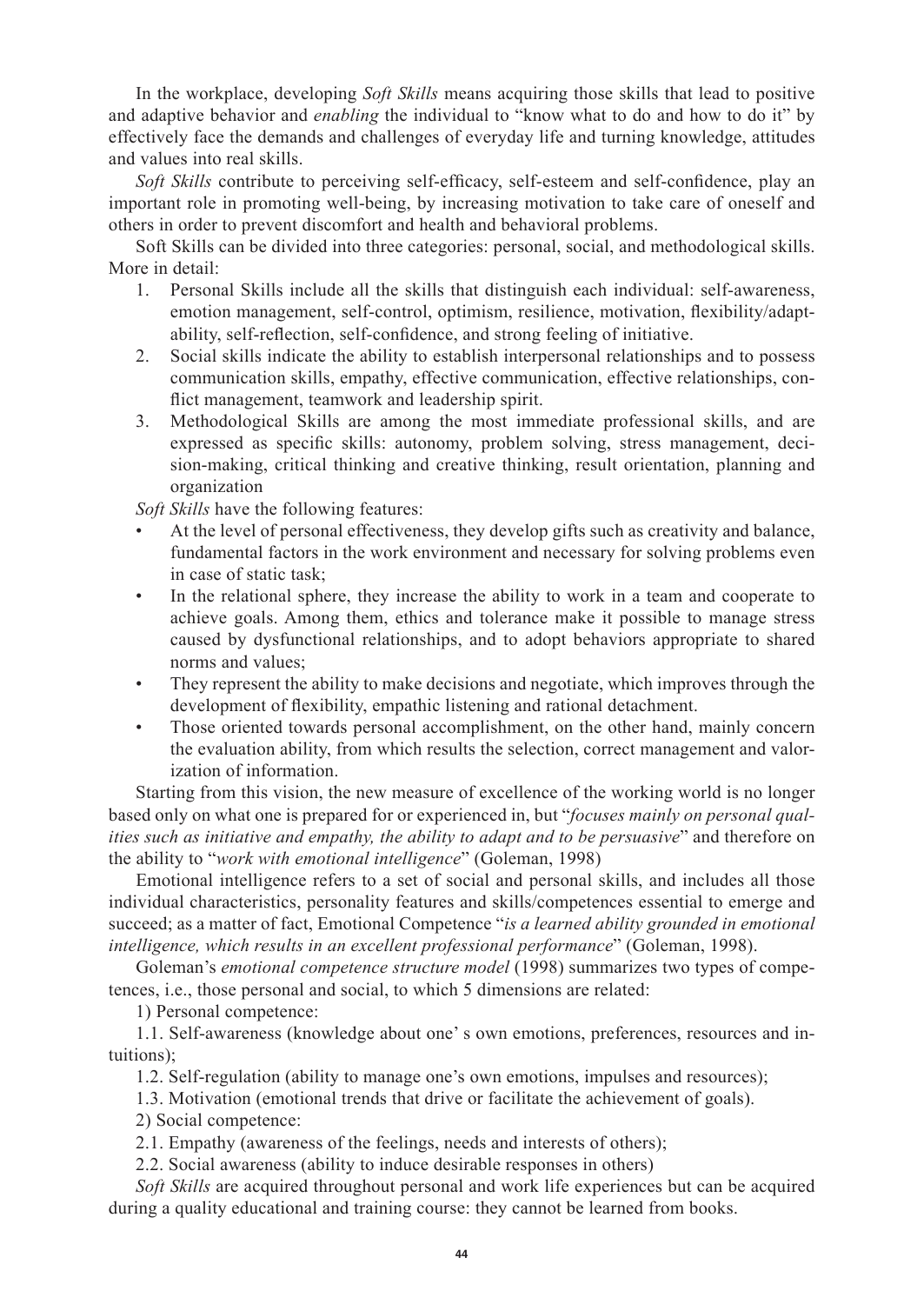It becomes essential to plan training programs in the workplace adjusted to teachers so as to develop emotional, social and social skills; all this because good knowledge and skills in the domain of emotional intelligence determines positive effects in communication, stress management and positive climate at school.

To counteract the onset of Burnout, it is important to own and develop transversal skills, often defined as *Soft*, related to emotional intelligence and having the peculiarity to be modified, developed and learned.

Promoting the development of new resources and potentials to increase the well-being of teachers means activating person-centered pathways aimed at changing the subject, facilitating individual growth, and changing the environmental situation by humanizing the work context and refining communication, relational and professional skills (*Soft Skills*).

# *3. Biodanza SRT and Burnout***: innovative** *Embodiment Training* **developing protective factors in Teachers**

This contribution proposes Biodanza SRT (Rolando Toro's system) as an innovative experiential methodology, to be employed as a possible training intervention for the development of protection factors useful to face the onset or reduction of Burnout. By means of the Embodied Training, it favors the strengthening of emotional competences and soft skills, reinforcing *coping strategies, resilience and empowerment*, thus consolidating a positive way of facing Burnout.

*Biodanza SRT* system is a body-mediated Social Pedagogy (Toro Araneda, 2007), and is based on the embodied cognition perspective according to which "every form of human cognition is embodied, and therefore 'rooted in the corporeal experience'" (Gallese, 2016); through the experience of the expanded corporeality (mind-body-emotions) and the learning-by-doing approach it facilitates heuristic learning, influencing and guiding the change of behavior and identity of every human being.

**It is an innovative methodology** proposed through experiential workshops (ideal-affective-expressive-motor workshops) lived in groups, working on the healthy part of the person using a Gestalt generated by the interaction between music (universal language), emotional dance/movement (natural expression of the human being) and group meetings inducing *Integrated Vivencias* (experiences lived with great intensity in the here-now), in order to stimulate human potentials and enhance talents.

During a Biodanza session, the group constitutes to all effects an intersubjective space facilitating contact with one's emotions, awakening sensitivity, empathy, self-confidence, listening skills, empathy and socialization, stimulating the acquisition of intelligences and promoting the enhancement of positive identity, self-esteem, and the harmonious development of the person.

Biodanza contributes positively to develop:

- **1. Personal skills**: Self-awareness, emotional literacy, empowerment, sense of individual responsibility;
- **2. Social skills**: Empathy, pro-social, cooperative and inclusive behaviors;
- **3. Professional skills:** emotional management, stress management, conflict mediation, ecological communication, sustainable relationships, resilience.

Scientific evidence has shown that Biodanza SRT is an important strategy for the prevention of emotional distress, with significant variations on Alexithymia and emotional illiteracy (Giannelli, Giannino, Mingarelli, 2015); it also represents a good method to improve emotional intelligence, self-esteem, sense of competence and effectiveness, as well as to improve one's own mood (Castañeda, 2009, Villegas, Stuck, 1999), reduce stress and implement emotion recognition, concentration and enhancement of social skills (Stueck, Villegas, Terren, Toro, Mazzarella, Schroeder, 2008). It is a system that succeeds in changing the stress pattern by replacing it with a harmony-based one, producing psychophysiological effects (Villegas, Stuck, 1999): for the reduction of psychosomatic discomfort (headache, back pain, etc.) due to increased self-regulation; for the positive interpretation of crisis states, resulting in a change in cognitive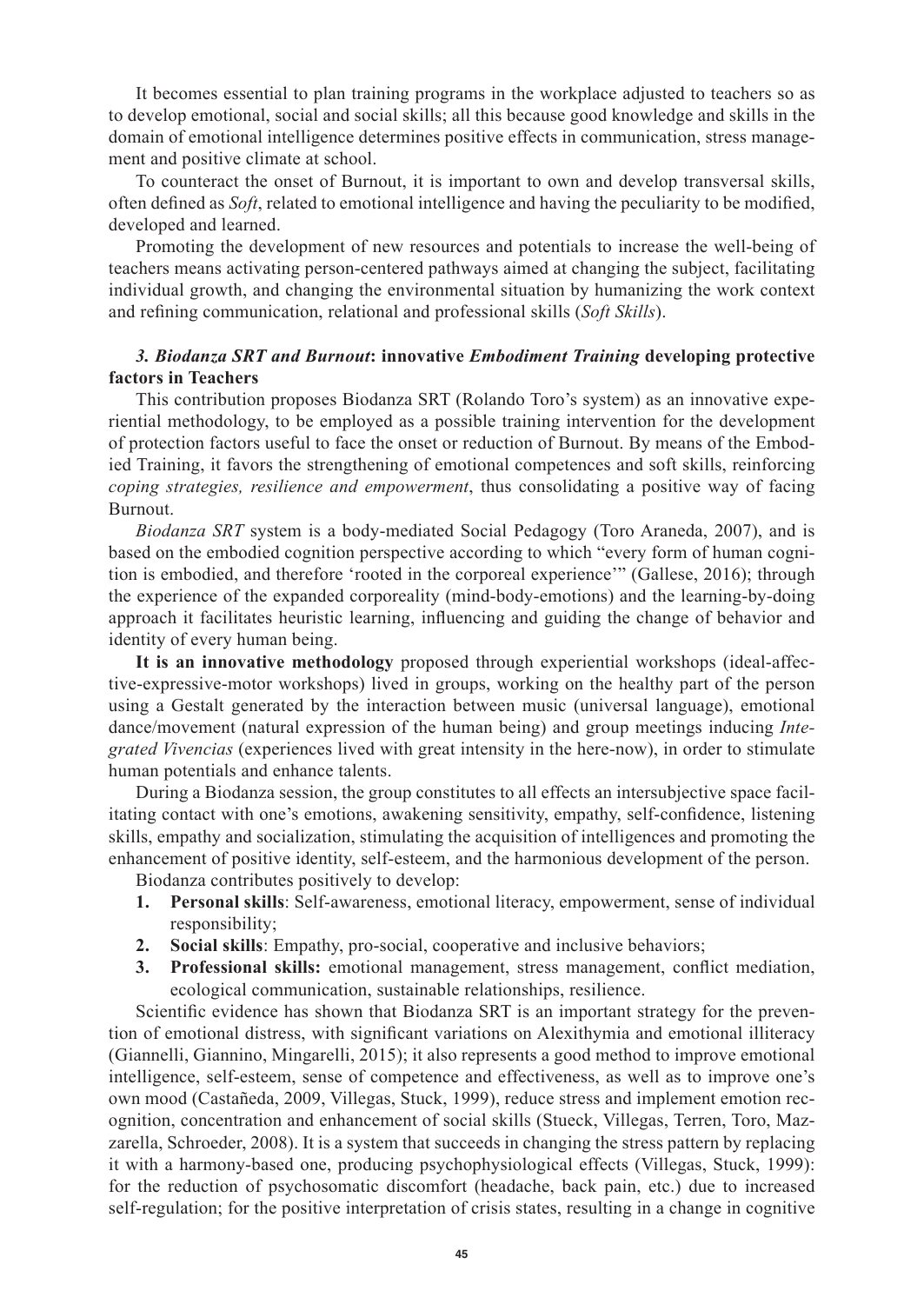interpretation; and for increasing sense of competence, efficiency and self-awareness.

The Biodanza System uses appropriate strategies and methods to develop skills and competences useful to consolidate a *positive coping* mode towards Burnout, and therefore to consider it as a possible line of intervention in the prevention of risk factors associated with Burnout.

Through the experiences lived in Biodanza, the learning of new forms of ecological communication and affective relationship is facilitated; these are useful to overcome depersonalization in the professional task, and stimulate resilience processes so that everyone is able to resist, in a flexible way and with no frustration, to the adversities of life.

The introduction of *Biodanza SRT* training-experiential paths in educational institutions would reduce those sources of risk that have been identified as indicators of the *Burnout* syndrome in various scientific researches, because, as an operational strategy for the emotional, relational and social re-education, it can significantly change the health of workers and affect the risk factors underlying the teaching profession.

The transformative, educational and didactic potential of Biodanza SRT is based on body-mediated training processes capable of triggering an existential change that is closely linked to the enhancement of social skills, which contribute to personal evolution, to develop social relationships and improve the quality of life.

#### **Conclusions**

Faced with the current critical historical, social and political moment of the teaching profession, also in relation to the new teaching methods used as a consequence of the health emergency, national and international communities are urgently called upon to adopt interventions to counteract the growth and spread of Burnout at school, by responding to the need - still little investigated in the literature - of finding out how to provide teachers with the tools and resources to deal with stressful events, and to cope with negative emotional reactions through the development of protective factors.

Burnout in teachers necessarily requires further investigation and reflections suggesting operational solutions to the different aspects of such a multi-faceted problem.

Therefore, it is essential to envisage prevention interventions aimed not only at the cognitive detection of the Burnout phenomenon and at the monitoring of the teacher's health/ well-being (with respect to the incidence and/or risk of Burnout), but above all at implementing interventions intended to improve the quality of the relational life in the school.

Our contribution proposes Biodanza SRT as an innovative experiential methodology to be considered as a possible line of intervention in the prevention of risk factors associated with Burnout. This methodology aims at orienting subjects towards the learning-to-be and at the learning-to-live through an *Embodied Training*, which employs strategies and methods suitable to strengthen and develop skills, competences and personal strategies (protection factors) useful to consolidate a positive coping approach towards Burnout.

Through continuous training, centered on the development of skills that are increasingly essential and important in the world of work and implemented through innovative workshop methodologies, it is then possible to create an eco-sustainable school life starting from the development of the human potential of each one, while stimulating the promotion of teachers' *Well-Being* that aims at their *Well-Teaching* as well.

#### **References**

Albanese O., Fiorilli C., Gabola P., Zorzi F. (2008), *Promozione del benessere negli insegnanti*. In C. Guido e G. Verni (edited by), *Educazione al benessere e nuova professionalità insegnante*, Bari, Ragusa Grafica Moderna Editor.

Castañeda G. M. (2009), *La biodanza como práctica corporal. En relación con la promoción de la salud*. Educación Física y Deporte.

Cherniss, C. (1983), *La sindrome del burnout. Lo stress lavorativo degli operatori dei servizi*